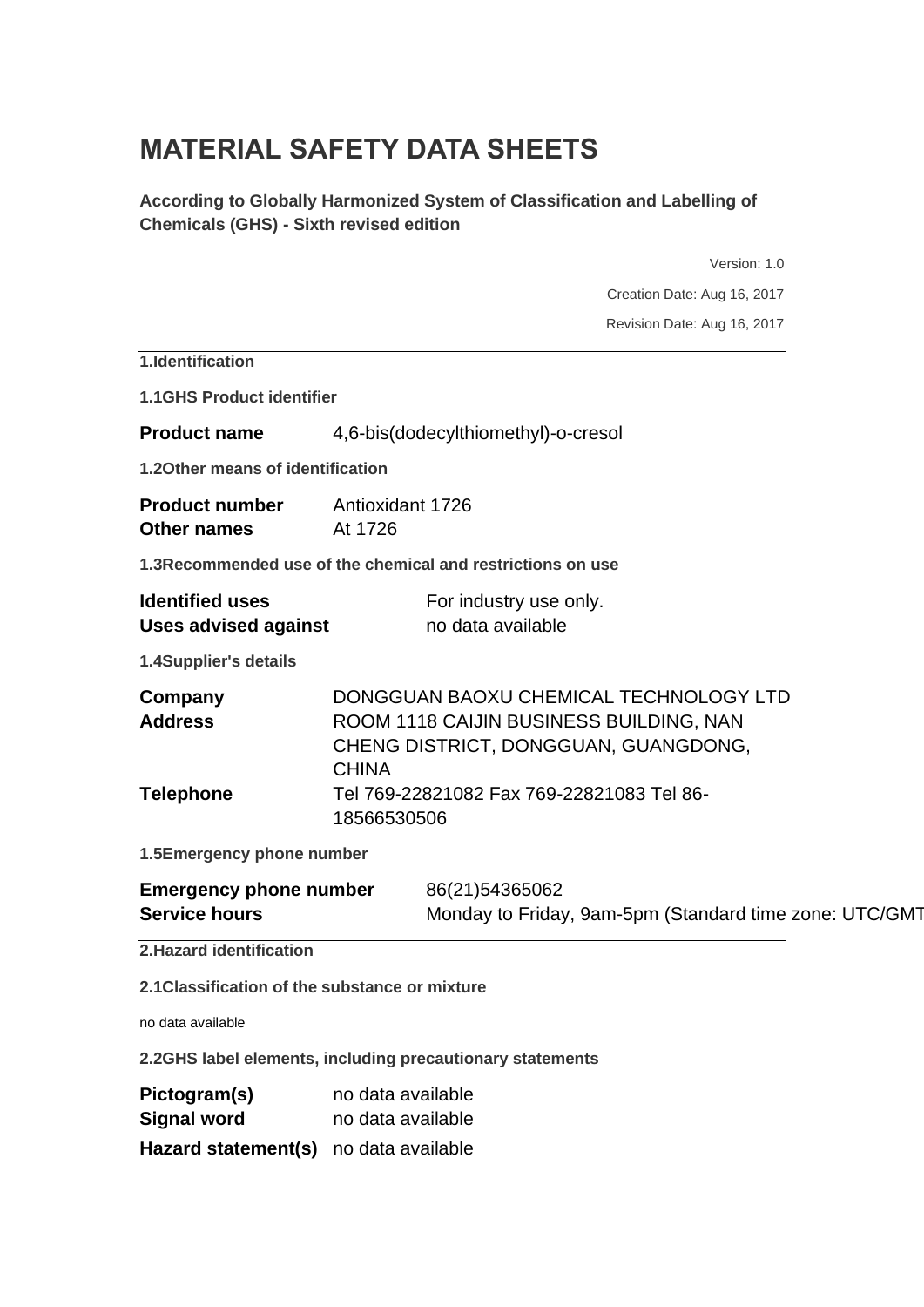| <b>Precautionary</b> |                   |
|----------------------|-------------------|
| statement(s)         |                   |
| <b>Prevention</b>    | no data available |
| <b>Response</b>      | no data available |
| <b>Storage</b>       | no data available |
| <b>Disposal</b>      | no data available |

# **2.3Other hazards which do not result in classification**

no data available

# **3.Composition/information on ingredients**

## **3.1Substances**

| <b>Chemical name</b>                                                  | <b>Common names and</b><br>synonyms | <b>CAS</b><br>numbenumbe | EC   | <b>Concentratio</b><br>n |
|-----------------------------------------------------------------------|-------------------------------------|--------------------------|------|--------------------------|
| $4.6 -$<br>bis(dodecylthiomethyl) bis(dodecylthiomethyl)<br>-o-cresol | $4,6-$<br>-o-cresol                 | 110675<br>$-26-8$        | none | 100%                     |

# **4.First-aid measures**

## **4.1Description of necessary first-aid measures**

## **General advice**

Consult a physician. Show this safety data sheet to the doctor in attendance.

## **If inhaled**

If breathed in, move person into fresh air. If not breathing, give artificial respiration. Consult a physician.

**In case of skin contact**

Wash off with soap and plenty of water. Consult a physician.

**In case of eye contact**

Rinse thoroughly with plenty of water for at least 15 minutes and consult a physician.

**If swallowed**

Never give anything by mouth to an unconscious person. Rinse mouth with water. Consult a physician.

## **4.2Most important symptoms/effects, acute and delayed**

no data available

**4.3Indication of immediate medical attention and special treatment needed, if necessary**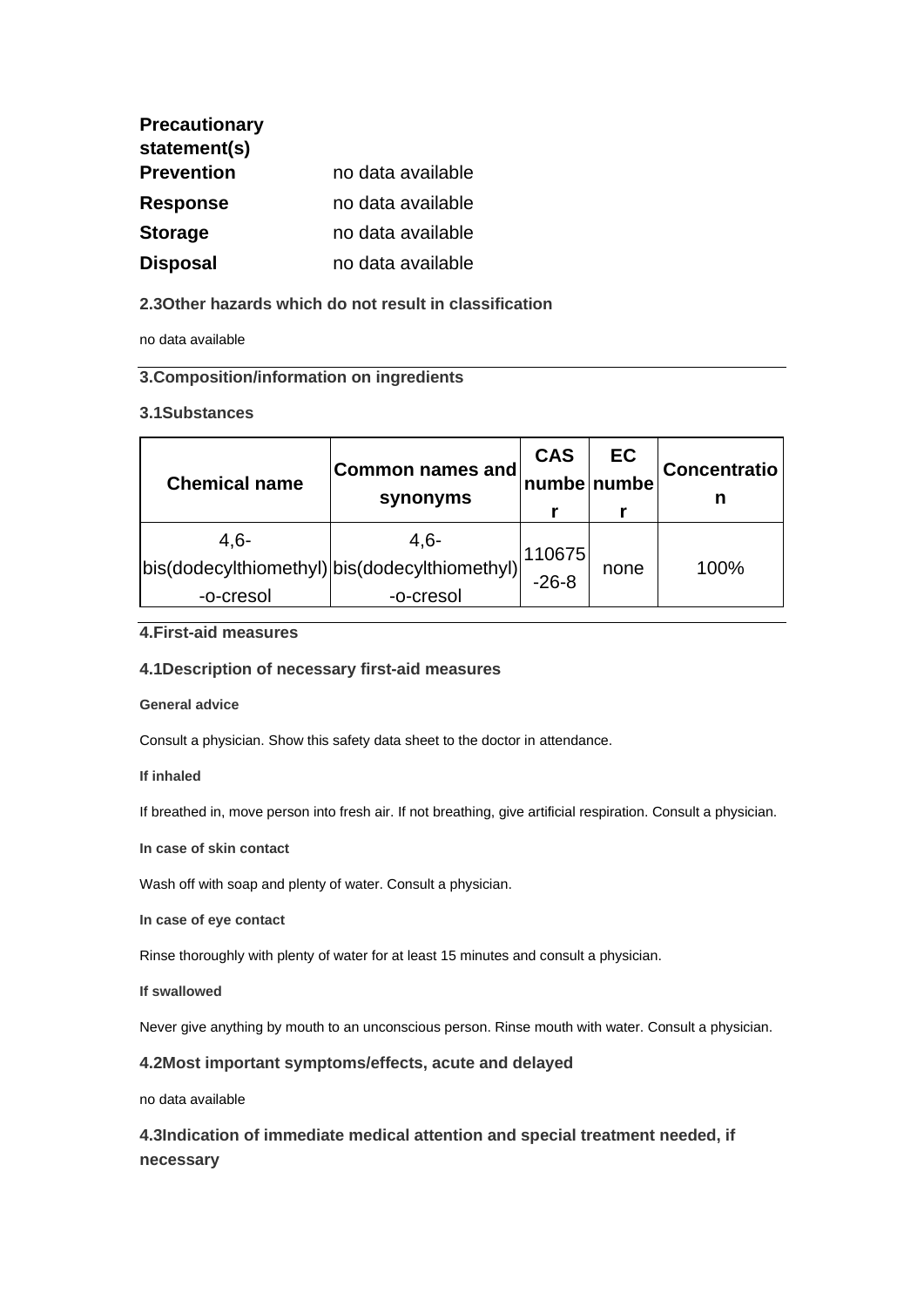no data available

## **5.Fire-fighting measures**

#### **5.1Extinguishing media**

#### **Suitable extinguishing media**

Use water spray, alcohol-resistant foam, dry chemical or carbon dioxide.

## **5.2Specific hazards arising from the chemical**

no data available

#### **5.3Special protective actions for fire-fighters**

Wear self-contained breathing apparatus for firefighting if necessary.

## **6.Accidental release measures**

## **6.1Personal precautions, protective equipment and emergency procedures**

Use personal protective equipment. Avoid dust formation. Avoid breathing vapours, mist or gas. Ensure adequate ventilation. Evacuate personnel to safe areas. Avoid breathing dust. For personal protection see section 8.

#### **6.2Environmental precautions**

Prevent further leakage or spillage if safe to do so. Do not let product enter drains. Discharge into the environment must be avoided.

#### **6.3Methods and materials for containment and cleaning up**

Pick up and arrange disposal. Sweep up and shovel. Keep in suitable, closed containers for disposal.

## **7.Handling and storage**

#### **7.1Precautions for safe handling**

Avoid contact with skin and eyes. Avoid formation of dust and aerosols. Avoid exposure - obtain special instructions before use.Provide appropriate exhaust ventilation at places where dust is formed. For precautions see section 2.2.

## **7.2Conditions for safe storage, including any incompatibilities**

Store in cool place. Keep container tightly closed in a dry and well-ventilated place.

## **8.Exposure controls/personal protection**

#### **8.1Control parameters**

**Occupational Exposure limit values**

no data available

**Biological limit values**

no data available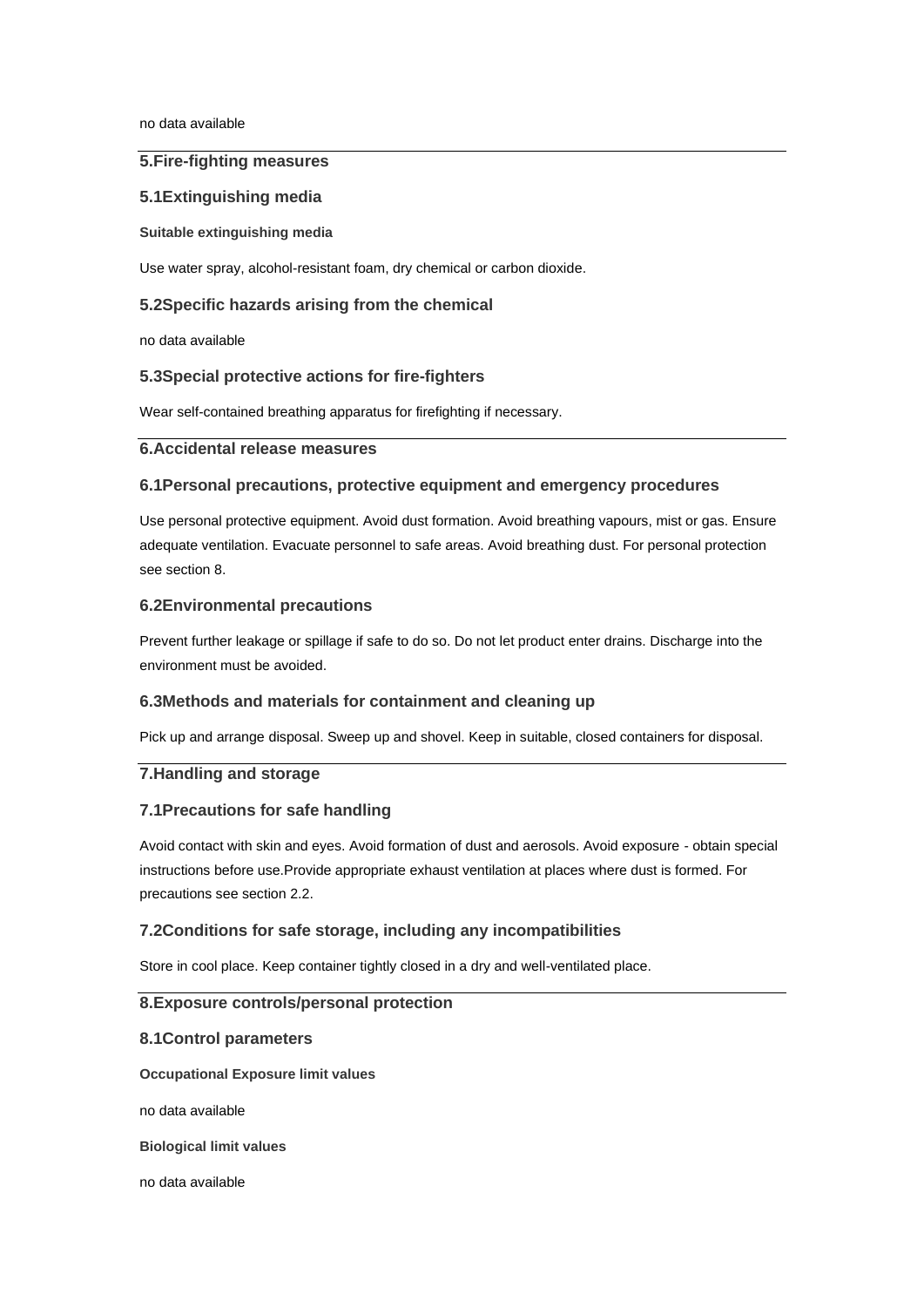## **8.2Appropriate engineering controls**

Handle in accordance with good industrial hygiene and safety practice. Wash hands before breaks and at the end of workday.

## **8.3Individual protection measures, such as personal protective equipment (PPE)**

#### **Eye/face protection**

Safety glasses with side-shields conforming to EN166. Use equipment for eye protection tested and approved under appropriate government standards such as NIOSH (US) or EN 166(EU).

#### **Skin protection**

Wear impervious clothing. The type of protective equipment must be selected according to the concentration and amount of the dangerous substance at the specific workplace. Handle with gloves. Gloves must be inspected prior to use. Use proper glove removal technique(without touching glove's outer surface) to avoid skin contact with this product. Dispose of contaminated gloves after use in accordance with applicable laws and good laboratory practices. Wash and dry hands. The selected protective gloves have to satisfy the specifications of EU Directive 89/686/EEC and the standard EN 374 derived from it.

#### **Respiratory protection**

Wear dust mask when handling large quantities.

**Thermal hazards**

no data available

# **9.Physical and chemical properties**

| <b>Physical state</b> | no data available                            |
|-----------------------|----------------------------------------------|
| <b>Colour</b>         | no data available                            |
| <b>Odour</b>          | no data available                            |
| Melting point/        | no data available                            |
| freezing point        |                                              |
|                       | Boiling point or initial 620.8°C at 760 mmHg |
| boiling point and     |                                              |
| boiling range         |                                              |
| <b>Flammability</b>   | no data available                            |
| Lower and upper       | no data available                            |
| explosion limit /     |                                              |
| flammability limit    |                                              |
| <b>Flash point</b>    | 300.5°C                                      |
| <b>Auto-ignition</b>  | no data available                            |
| temperature           |                                              |
| <b>Decomposition</b>  | no data available                            |
| temperature           |                                              |
| рH                    | no data available                            |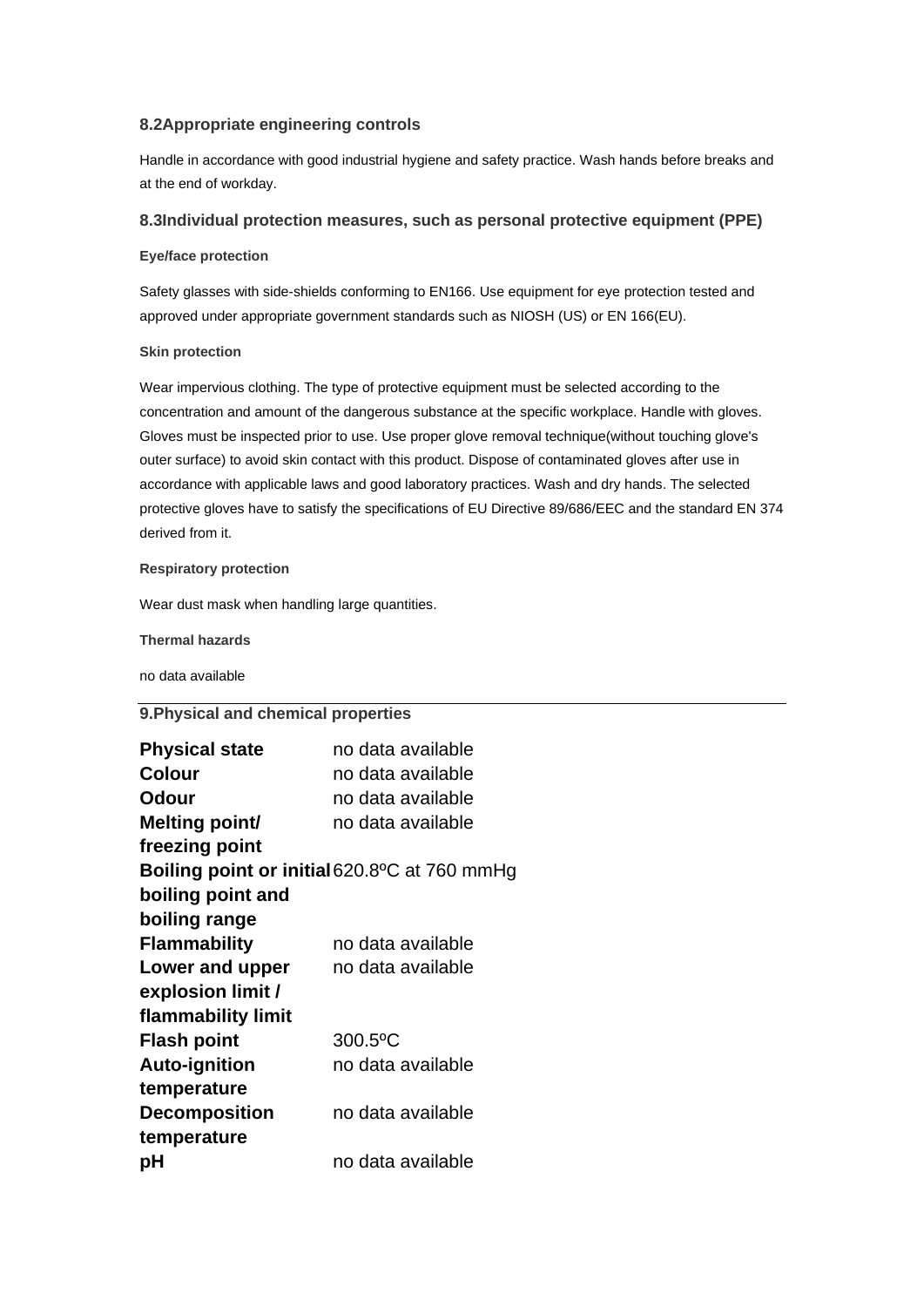| <b>Kinematic viscosity</b>   | no data available              |
|------------------------------|--------------------------------|
| <b>Solubility</b>            | no data available              |
| <b>Partition coefficient</b> | no data available              |
| n-octanol/water (log         |                                |
| value)                       |                                |
| Vapour pressure              | 5.24E-16mmHg at $25^{\circ}$ C |
| <b>Density and/or</b>        | 0.957                          |
| relative density             |                                |
| <b>Relative vapour</b>       | no data available              |
| density                      |                                |
| <b>Particle</b>              | no data available              |
| characteristics              |                                |

# **10.Stability and reactivity**

## **10.1Reactivity**

no data available

## **10.2Chemical stability**

Stable under recommended storage conditions.

## **10.3Possibility of hazardous reactions**

no data available

## **10.4Conditions to avoid**

no data available

#### **10.5Incompatible materials**

no data available

## **10.6Hazardous decomposition products**

no data available

# **11.Toxicological information**

## **Acute toxicity**

- Oral: no data available
- Inhalation: no data available
- Dermal: no data available

#### **Skin corrosion/irritation**

no data available

## **Serious eye damage/irritation**

no data available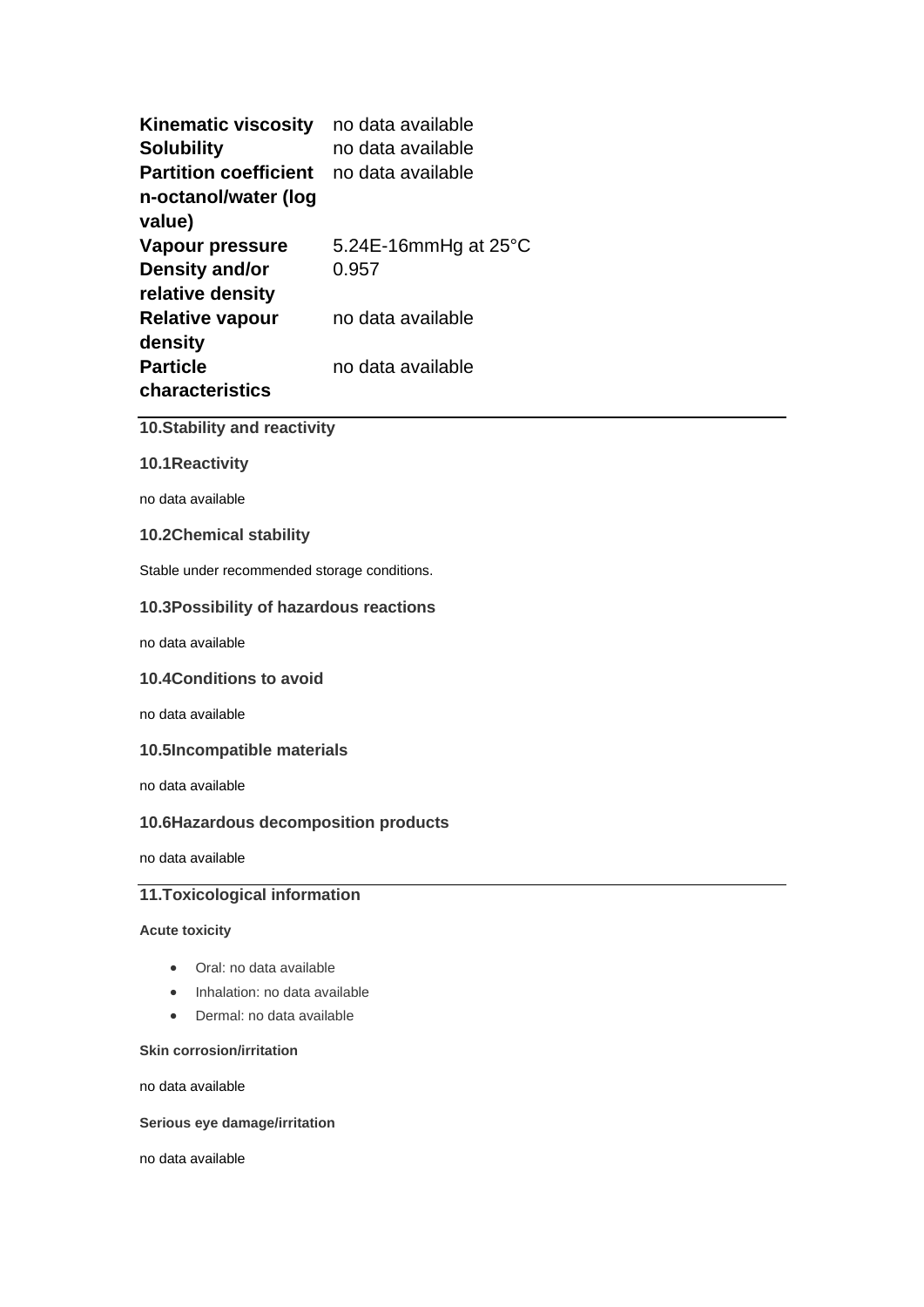**Respiratory or skin sensitization**

no data available

**Germ cell mutagenicity**

no data available

**Carcinogenicity**

no data available

**Reproductive toxicity**

no data available

**STOT-single exposure**

no data available

**STOT-repeated exposure**

no data available

**Aspiration hazard**

no data available

## **12.Ecological information**

## **12.1Toxicity**

- Toxicity to fish: no data available
- Toxicity to daphnia and other aquatic invertebrates: no data available
- Toxicity to algae: no data available
- Toxicity to microorganisms: no data available

## **12.2Persistence and degradability**

no data available

## **12.3Bioaccumulative potential**

no data available

#### **12.4Mobility in soil**

no data available

## **12.5Other adverse effects**

no data available

# **13.Disposal considerations**

# **13.1Disposal methods**

**Product**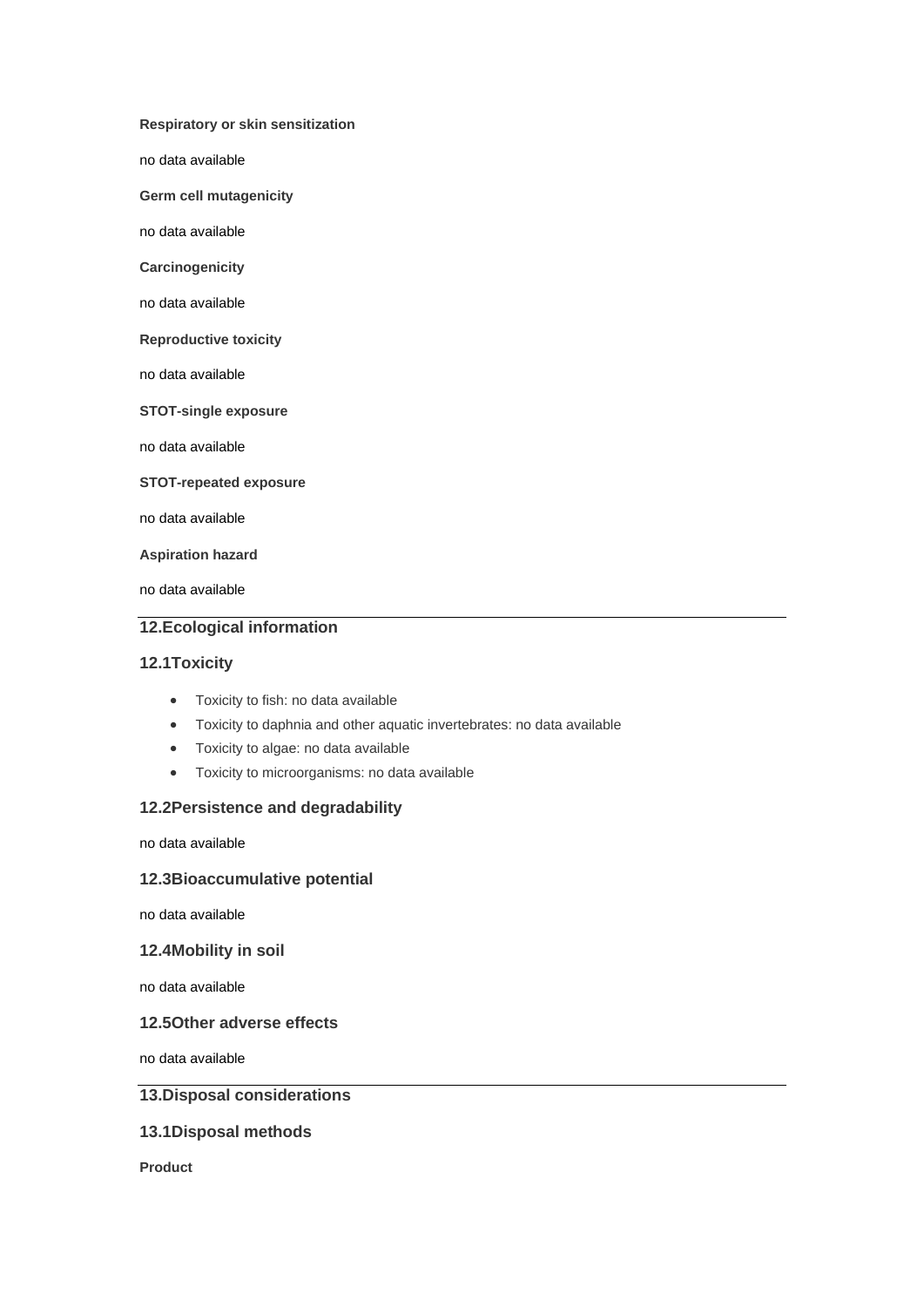The material can be disposed of by removal to a licensed chemical destruction plant or by controlled incineration with flue gas scrubbing. Do not contaminate water, foodstuffs, feed or seed by storage or disposal. Do not discharge to sewer systems.

## **Contaminated packaging**

Containers can be triply rinsed (or equivalent) and offered for recycling or reconditioning. Alternatively, the packaging can be punctured to make it unusable for other purposes and then be disposed of in a sanitary landfill. Controlled incineration with flue gas scrubbing is possible for combustible packaging materials.

**14.Transport information**

**14.1UN Number**

ADR/RID: no data available IMDG: no data available IATA: no data available

**14.2UN Proper Shipping Name**

ADR/RID: no data available IMDG: no data available IATA: no data available

**14.3Transport hazard class(es)**

ADR/RID: no data available IMDG: no data available IATA: no data available

**14.4Packing group, if applicable**

ADR/RID: no data available IMDG: no data available IATA: no data available

**14.5Environmental hazards**

ADR/RID: no IMDG: no IATA: no

**14.6Special precautions for user**

no data available

**14.7Transport in bulk according to Annex II of MARPOL 73/78 and the IBC Code**

no data available

**15.Regulatory information**

**15.1Safety, health and environmental regulations specific for the product in question**

| <b>Chemical name</b> | <b>Common names and</b>                                   | <b>CAS</b> | EC.    |
|----------------------|-----------------------------------------------------------|------------|--------|
|                      | <b>synonyms</b>                                           | number     | number |
|                      | 4,6-bis(dodecylthiomethyl)-   4,6-bis(dodecylthiomethyl)- | 110675-    |        |
| o-cresol             | o-cresol                                                  | $26 - 8$   | none   |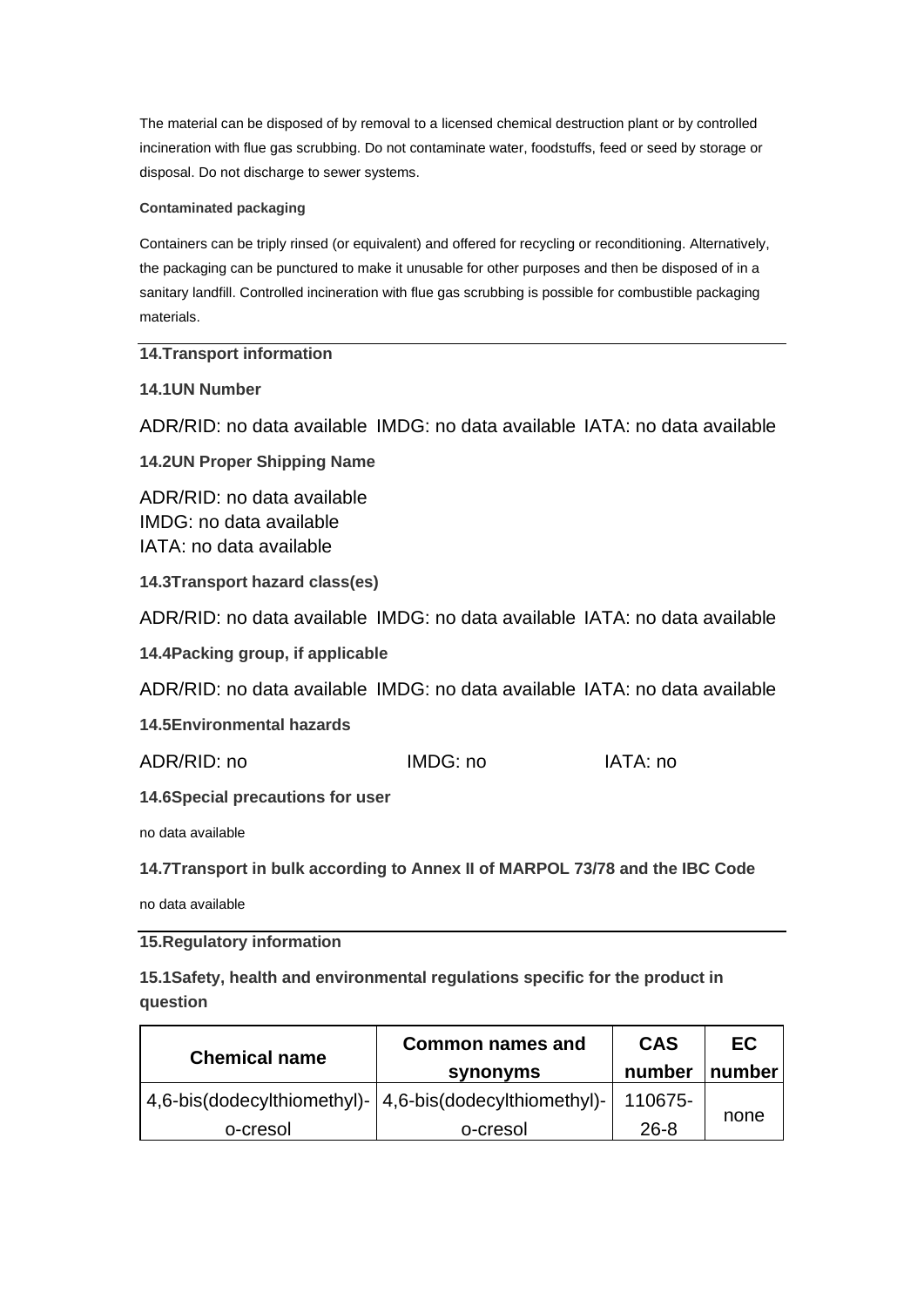| <b>European Inventory of Existing Commercial Chemical</b>                          |         |
|------------------------------------------------------------------------------------|---------|
| <b>Substances (EINECS)</b>                                                         | Listed. |
| <b>EC Inventory</b>                                                                |         |
|                                                                                    |         |
| China Catalog of Hazardous chemicals 2015                                          |         |
|                                                                                    |         |
| <b>Philippines Inventory of Chemicals and Chemical Substances</b><br>(PICCS)       | Listed. |
| <b>Vietnam National Chemical Inventory</b>                                         | Listed. |
| <b>Chinese Chemical Inventory of Existing Chemical Substances</b><br>(China IECSC) | Listed. |

**16.Other information**

**Information on revision**

| <b>Creation Date</b> | Aug 16, 2017 |  |  |
|----------------------|--------------|--|--|
| <b>Revision Date</b> | Aug 16, 2017 |  |  |

#### **Abbreviations and acronyms**

- CAS: Chemical Abstracts Service
- ADR: European Agreement concerning the International Carriage of Dangerous Goods by Road
- RID: Regulation concerning the International Carriage of Dangerous Goods by Rail
- IMDG: International Maritime Dangerous Goods
- IATA: International Air Transportation Association
- TWA: Time Weighted Average
- STEL: Short term exposure limit
- LC50: Lethal Concentration 50%
- LD50: Lethal Dose 50%
- EC50: Effective Concentration 50%

## **References**

- IPCS The International Chemical Safety Cards (ICSC), website: http://www.ilo.org/dyn/icsc/showcard.home
- HSDB Hazardous Substances Data Bank, website: https://toxnet.nlm.nih.gov/newtoxnet/hsdb.htm
- IARC International Agency for Research on Cancer, website: http://www.iarc.fr/
- eChemPortal The Global Portal to Information on Chemical Substances by OECD, website: http://www.echemportal.org/echemportal/index?pageID=0&request\_locale=en